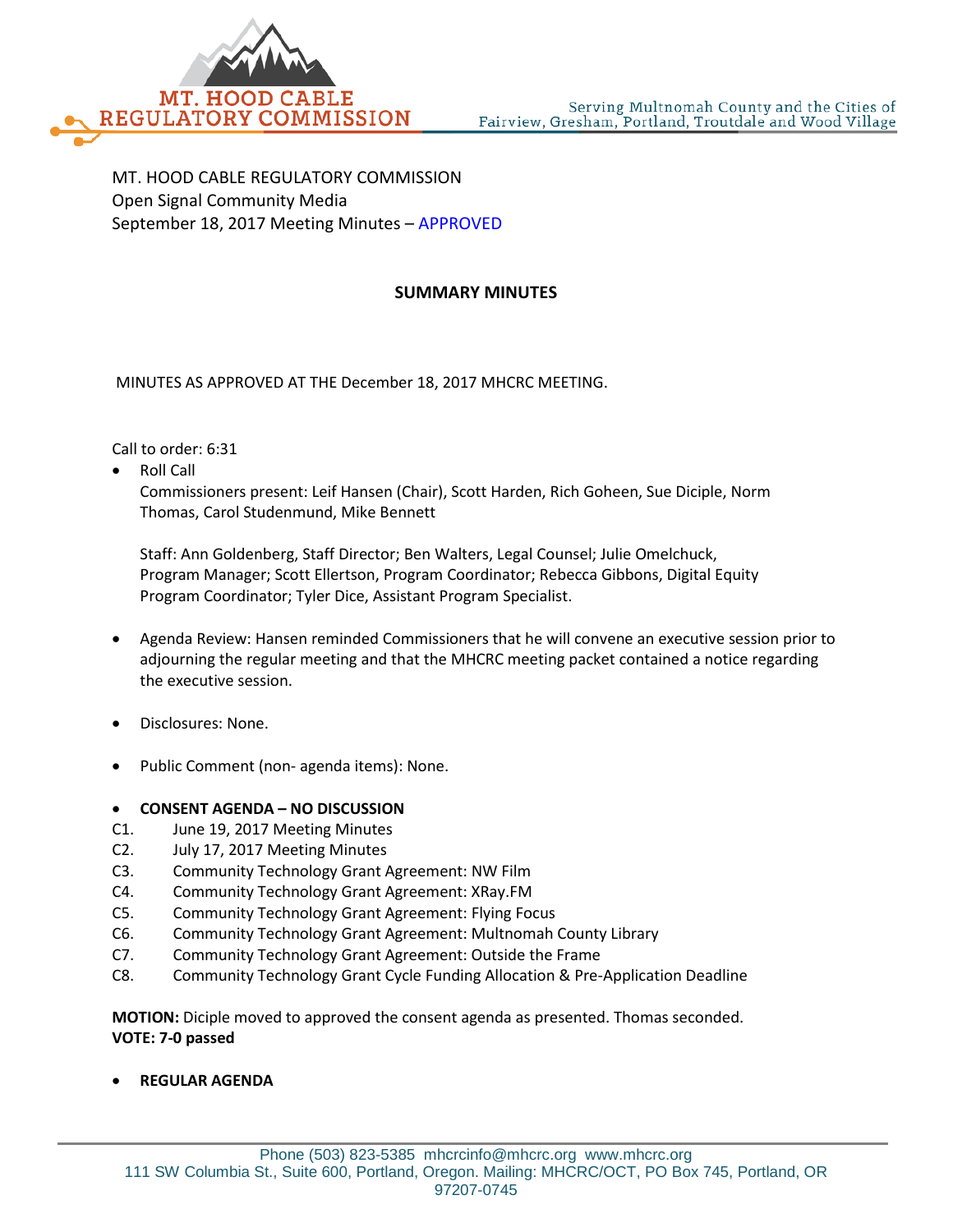## R1. Media Centers Annual Activity Reports

- MetroEast Community Media Marty Jones, MetroEast Community Media, shared highlights and a video from fiscal year 2016-17. Highlights included the  $1000<sup>th</sup>$  episode of Community Hotline and securing corporate sponsorship. MetroEast is a semifinalist for Ninety-Nine Girlfriends Collective Giving for Impact grant.
- Open Signal Justen Harn, Open Signal, shared highlights and a video from fiscal year 2016-17. Highlights included an increase in workshops and improvements toward serving certain populations over the previous year.

## R2. Contingency Request: Legal Assistance for Frontier Franchise Renewal

Goldenberg provided an overview of the contingency request for \$15,000 to engage legal counsel for the Frontier franchise renewal. Beery, Elsner & Hammond, LLP., the law firm, is the same legal team that the MHCRC engaged for the original franchise with Verizon (now Frontier). In response to a question from Hansen, Goldenberg said that the \$15,000 was an initial estimate to get started on the renewal. In response to questions from Goheen and Diciple, Goldenberg stated that staff wants to ensure we've vetted issues related to the East County-Frontier franchise and have a strategy in place prior to meeting with Frontier. Walters stated that the City of Portland provides routine legal services to the MHCRC under the administrative services agreement, but does not provide legal services for non-routine activities, such as franchise renewals. In response to a question from Hansen, Goldenberg stated that the current franchise expires December 2018, and that Frontier did not request a formal renewal process. Goldenberg stated that she plans for the renewal process to be done by the end of this fiscal year, but that may change depending on unforeseen issues.

**MOTION:** Diciple moved to allocate up to \$15,000 from the FY17-18 contingency fund for legal services for the Frontier Franchise renewal. Studenmund seconded. **VOTE: 7-0 passed**

- Staff Activity Reports and Updates
	- FCC/Federal/Oregon legislative
		- Goldenberg stated that this has been a very active season for the FCC. The MHCRC submitted many comments on hearings and notices. A currently pending rulemaking is the FCC's annual 706 review which seeks input about the current broadband standard for in-home service; the FCC is proposing to reduce the broadband standard to a level where mobile phone service would meet the standard. Reply comments are due October  $6<sup>th</sup>$ . Diciple stated that this has been an issue of interest to the MHCRC in the past and asked if the MHCRC filed comments in this proceeding. Goldenberg said the MHCRC did not participate in the initial comments and she is working with a legal consultant to see about filing with a consortium of cities. Diciple expressed an interest in having the MHCRC file reply comments based on the MHCRC's history of advocacy in this area.
	- Comcast rate increase effective October 1, 2017 Ellertson noted the notice from Comcast on August 29, 2017 of a rate increase contained in the meeting packet. Staff handed out a comparison of Comcast rate increases over time. Comcast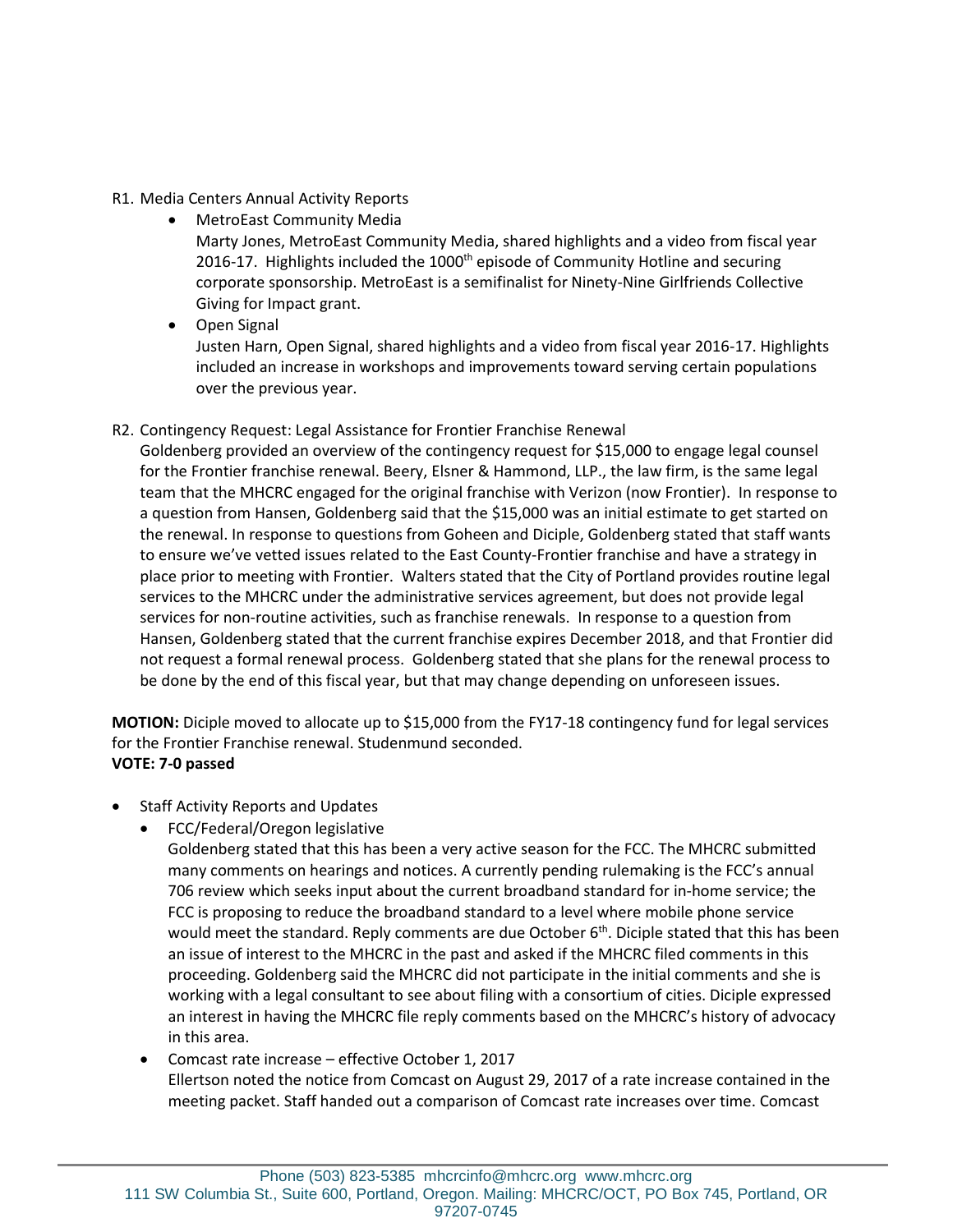began adding a separate broadcast fee in 2014, then began adding an additional sports fee in 2015; these fees total over \$14 per month. Subscribers must pay these fees in addition to the monthly rate of their programming package. The MHCRC staff, along with other Oregon cities, raised this cable company practice with the Oregon Attorney General's office. Staff is concerned that subscribers are not being made aware of these additional charges to their program package price or when they sign long-term contracts.

• TechSmart Initiative

Omelchuck said she is in grant discussions with Centennial and David Douglas school districts. She is also working on the second evaluation report with PRE, which she hopes to complete in time for the MHCRC planning retreat. Additionally, she noted that the TechSmart Initiative was initially intended to run through 2021. The MHCRC and staff need to begin planning toward that date.

• Other

Gibbons handed out the Digital Equity Action Plan: Year 1 Progress Report. She said the DEAP is a plan adopted by the City of Portland and the Multnomah County Commission and is being implemented by staff from the city's Office for Community Technology and the Multnomah County Library, in partnership with many community organizations, businesses and public entities. Gibbons presented highlights from the report. In response to a comment from Thomas, Gibbons stated that the participating cable companies were acknowledged in the report, along with the other community partners.

Goldenberg announced her election on NATOA Board of Directors. She said that some minimal travel is involved so she will consider a contingency request if it's not covered in the budget.

Diciple said she has concerns about staff's current capacity to accomplish the work load associated with all the items discussed tonight and others on the MHCRC's plate; she wondered if the MHCRC needs to review and prioritize how it's staff time is being used.

- Committee Reports
	- Finance Committee: None
	- Grant Committee: None
	- Community Ascertainment Committee: None
	- Open Signal Board Appointee: None
	- MetroEast Board Appointee: None
- New business; Commissioner Open Comment:

Thomas stated allocation for Community Technology Grants 2018 competitive grant round seems low. He would like to discuss allocation on a future agenda. The current allocation is \$800,000 and Thomas would like the amount to be closer to \$1 million. Diciple stated its worth taking a holistic look at it. Omelchuck stated that staff uses the allocation more like a guideline. In the past, the MHCRC has funded both over and under the stated allocation.

• Franchisee Activity Report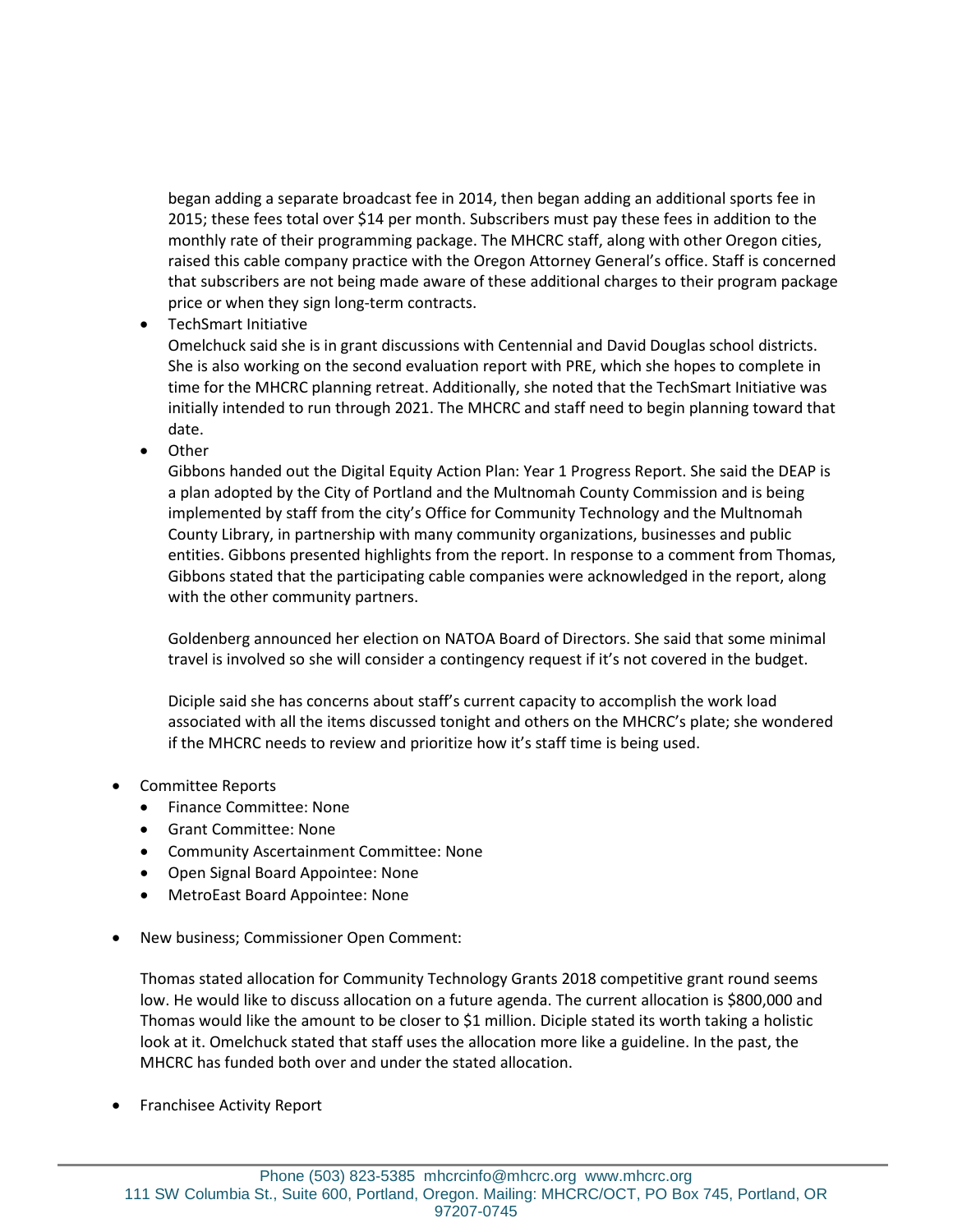- Frontier: None
- Marc Farrar, Comcast, stated that Comcast sent 17 technicians to Houston and central Florida to the recent natural disasters. These employees are staying 30 days. Comcast announced today that they have donated \$2.5 million and generated \$20 million in hurricane relief. Comcast has an on-demand feature on the voice remote and subscribers can donate through their Comcast account. Farrar said Comcast put backpacks together for local schools. Comcast's Internet Essentials program is now on its  $5<sup>th</sup>$  year. Comcast has recently raised the speed to 15 megabits. Comcast's X1 remote can now search YouTube content, Netflix and Pandora. In response to a question from Diciple, Farrar stated that Comcast Internet Essentials program now has over 1 million subscribers. In the Portland/Oregon region, there are over 30,000 families using Internet Essentials. Farrar stated that if a school has 50% or more of its students receiving free or reduced lunch, the entire school qualifies for the program. In response to a question from Thomas, Farrar stated that Comcast is future proofing its structure and network. Farrar stated that the only time subscribers would pay the Regional Sports Network fee is if they purchase a package with a Root Sports Network Package. In response to a request by Omelchuck, Farrar said he would provide a list of packages that do not include sports network fees. Farrar said that all subscribers pay the Broadcast TV fee.
- Samantha Ridderbusch, CenturyLink, stated that she attended the NATOA national conference. CenturyLink participated in a Blazers 3 on 3 event and raised \$30,000 for Oregon Special Olympics. CenturyLink recently wrapped up its employee giving program, and raised \$28,000. CenturyLink is also helping with the disaster relief.
- Reliance Connects: None
- Public Comment: None
- Executive Session:

Hansen convened Executive Session at 8:06pm pursuant to ORS 192.660(2)(h), which allows the Commission to meet in executive session to consult with the Commission's legal counsel regarding the Commission's legal rights and duties regarding currently pending litigation.

Representatives of the news media and designated staff could attend the executive session. All other members of the audience were asked to leave the room. Representatives of the news media were specifically directed not to report on or otherwise disclose any of the deliberations or anything said about these subjects during the executive session, except to state the general subject of the session as previously announced. No members of the news media were in attendance. No decisions were made in executive session.

Walters provided an update regarding the Ranck complaint dismissal.

- Hansen adjourned the Executive Session at 8:39pm and welcomed the audience back into the meeting room.
- Hansen reconvened the Regular meeting at 8:40pm